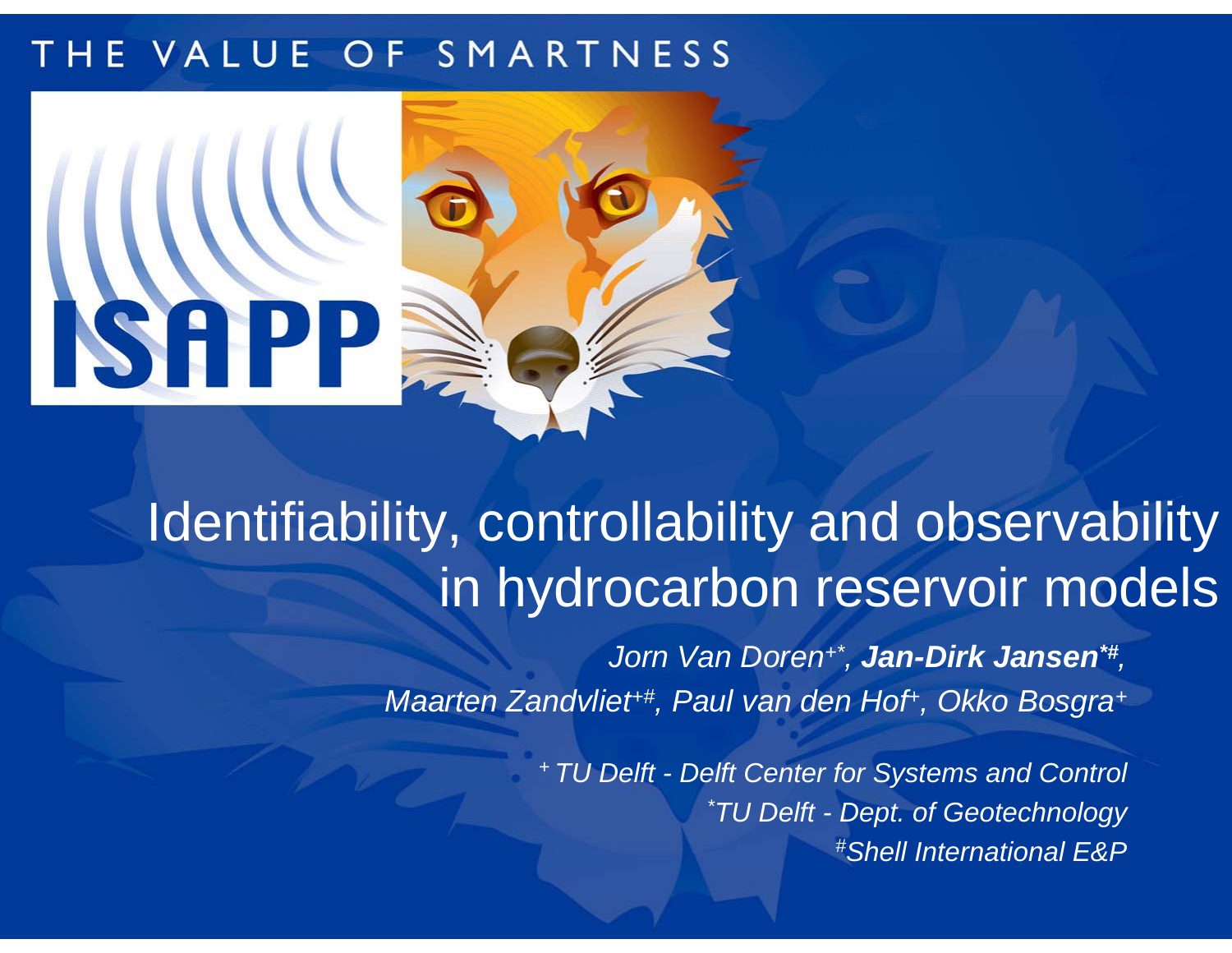### **Closed-loop reservoir management**



- •**Model-based life-cycle optimization under uncertainty**
- •**Frequent model updating (history matching, data assimilation)**
- •**Model-order reduction, control-relevant upscaling**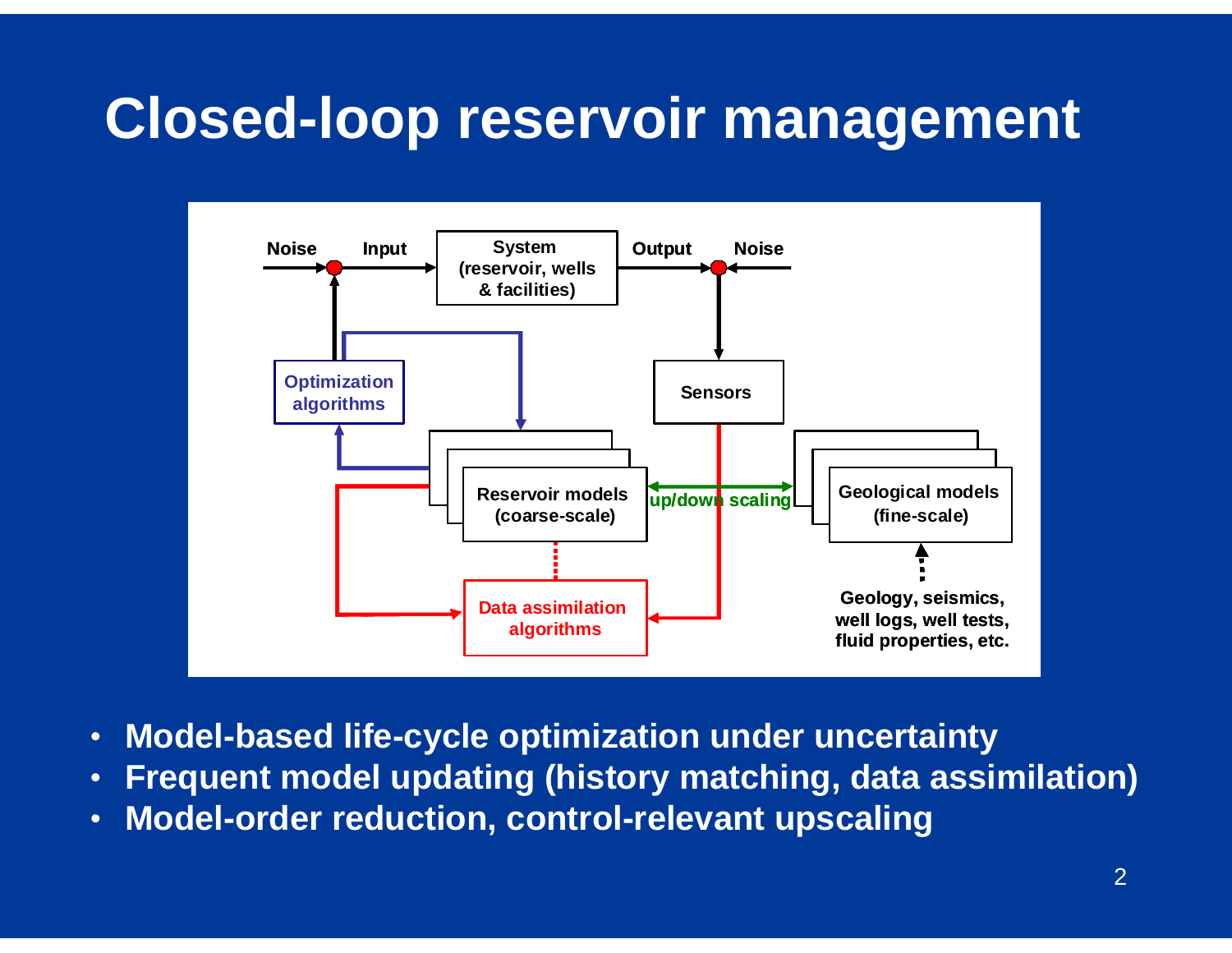## **Systems and control approach**

• **(Linearized) reservoir model in** *state-space* **form**

 $\mathbf{g}\!\left(\mathbf{x}_{k+1}, \mathbf{x}_{k}, \mathbf{u}_{k+1}, \mathbf{m}\right) = \mathbf{0}$  $\mathbf{j}\big(\mathbf{y}_k\text{,}\mathbf{x}_k\,\text{,}\mathbf{u}_k\,\text{,}\mathbf{m}\big)\!=\!\mathbf{0}$ 

$$
\mathbf{x}_{k+1} = \mathbf{A}(\mathbf{m})\mathbf{x}_k + \mathbf{B}(\mathbf{m})\mathbf{u}_k, \quad \mathbf{x}_{k=0} = \mathbf{x}_0
$$
  

$$
\mathbf{y}_k = \mathbf{C}(\mathbf{m})\mathbf{x}_k + \mathbf{D}(\mathbf{m})\mathbf{u}_k
$$

- •**x**states (pressures and saturations in each grid block)
- $\bullet$ **u**inputs (e.g. total well rates, BHPs, well positions)
- $\bullet$ **y** outputs **(**predictions) (e.g. BHPs, total well rates, 4D seismics)
- $\bullet$ **m**parameters (e.g. permeabilities in each grid block)
- *k* $\,k_{\parallel}$  discrete time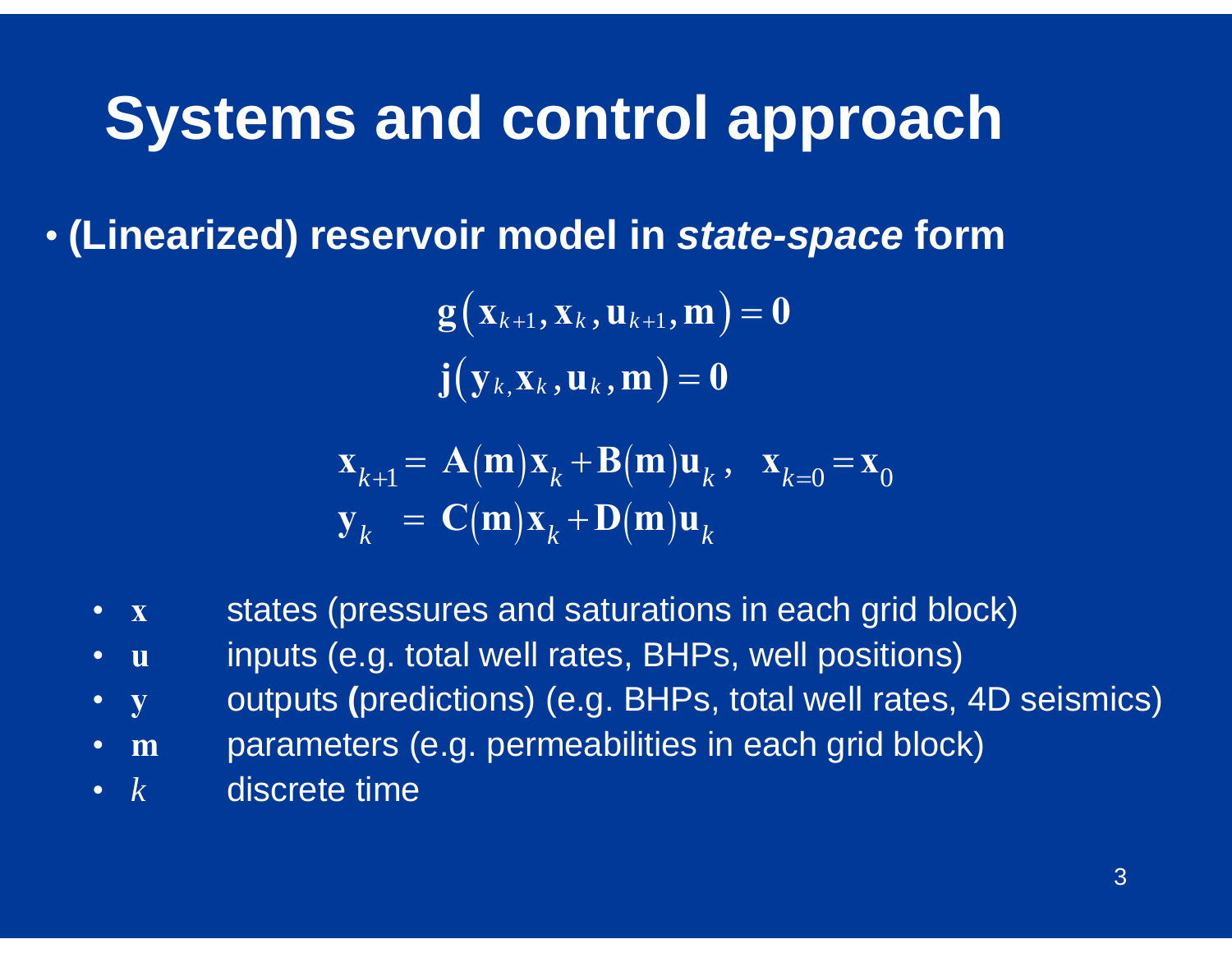## **Controllability and observability**

- • **Controllability: can we steer all pressures and saturations by manipulating the inputs?**
- • **Observability: can we distinguish all states in the observed output?**
- $\bullet$ • Apply rank test on  $\mathbf{C}_N$  and  $\mathbf{O}_N$  to evaluate.

$$
\mathbf{x}_{k+1} = \mathbf{A}\mathbf{x}_k + \mathbf{B}\mathbf{u}_k
$$
\n
$$
\begin{bmatrix}\n\mathbf{x}_1 \\
\mathbf{x}_2 \\
\mathbf{x}_3 \\
\vdots\n\end{bmatrix} =\n\begin{bmatrix}\n\mathbf{A} \\
\mathbf{A}^2 \\
\mathbf{A}^3 \\
\vdots\n\end{bmatrix}\n\mathbf{x}_0 +\n\begin{bmatrix}\n\mathbf{B} \\
\mathbf{A}\mathbf{B} \\
\mathbf{A}^2\mathbf{B} \\
\mathbf{A}^2\mathbf{B} \\
\mathbf{A}^3\mathbf{B}\n\end{bmatrix}\n\mathbf{B}
$$
\n
$$
\mathbf{B} = \begin{bmatrix}\n\mathbf{u}_0 \\
\mathbf{u}_1 \\
\mathbf{u}_2 \\
\vdots\n\end{bmatrix}\n\mathbf{B}\n\mathbf{A}^2\mathbf{B} + \mathbf{A}\mathbf{B} + \mathbf{B}\n\mathbf{B}
$$
\n
$$
\mathbf{C}_N = \begin{bmatrix}\n\mathbf{B} & \mathbf{A}\mathbf{B} & \mathbf{A}^2\mathbf{B} & \cdots & \mathbf{A}^{N-1}\mathbf{B}\n\end{bmatrix} \qquad\n\mathbf{O}_N = \begin{bmatrix}\n\mathbf{C} & \mathbf{C}\mathbf{A} & \mathbf{C}\mathbf{A}^2 & \cdots & \mathbf{C}\mathbf{A}^{N-1}\n\end{bmatrix}^T
$$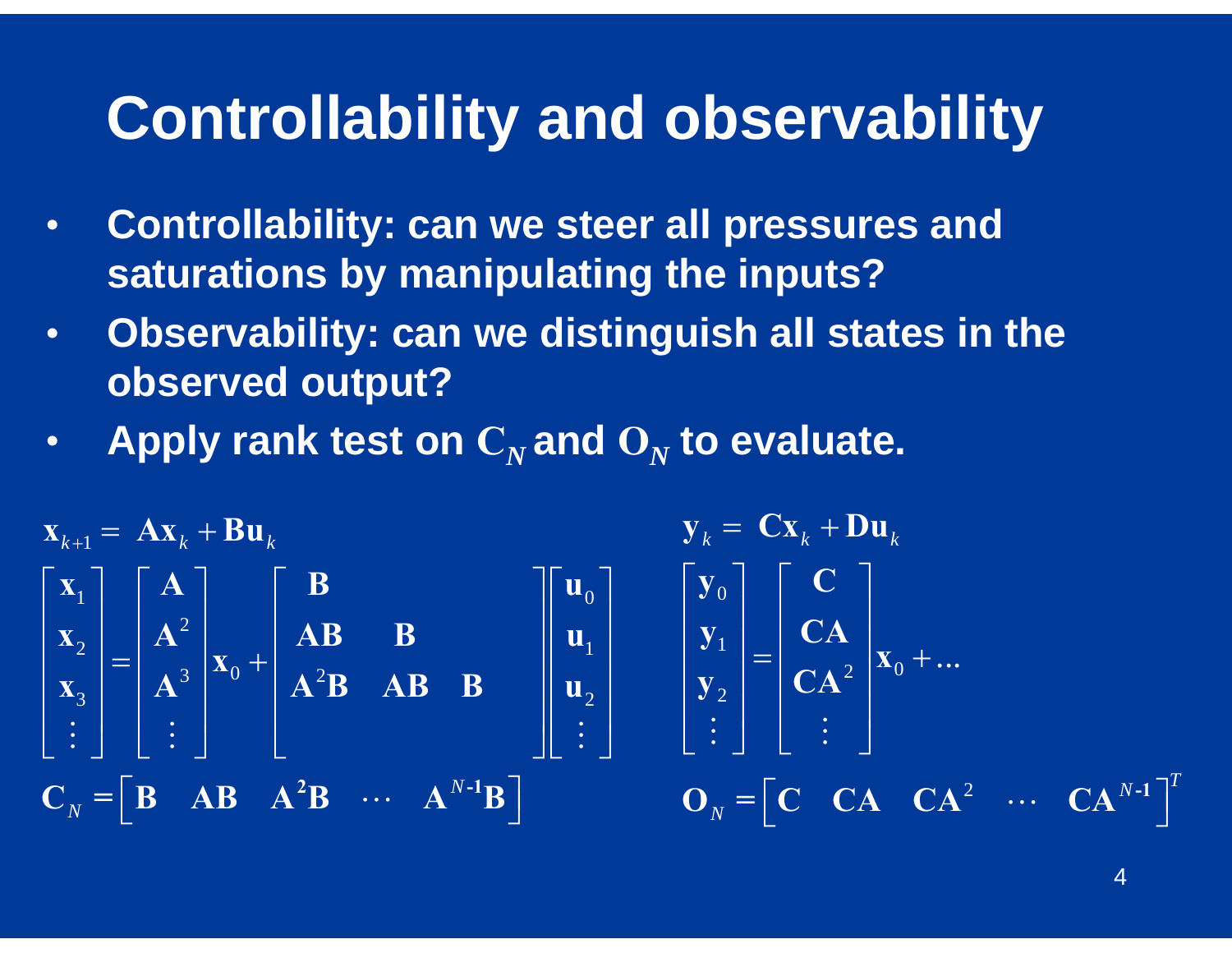# **Quantifying controllability and observability**

**In which areas of the reservoir are the pressures and saturations more controllable and observable?**

- **Quantification by using Gramians**
	- Controllability Gramian  $\mathbf{P} = \mathbf{C}_N \, \mathbf{C}_N$ T
	- • Observability Gramian **Q**   $=\mathbf{O}_N$  ${}^{\mathrm{T}} \mathbf{O}_N$
- **Eigenvalues of product PQ determine minimum number of states required to describe dynamics**

See Zandvliet et al. (Computational Geoscience 2008)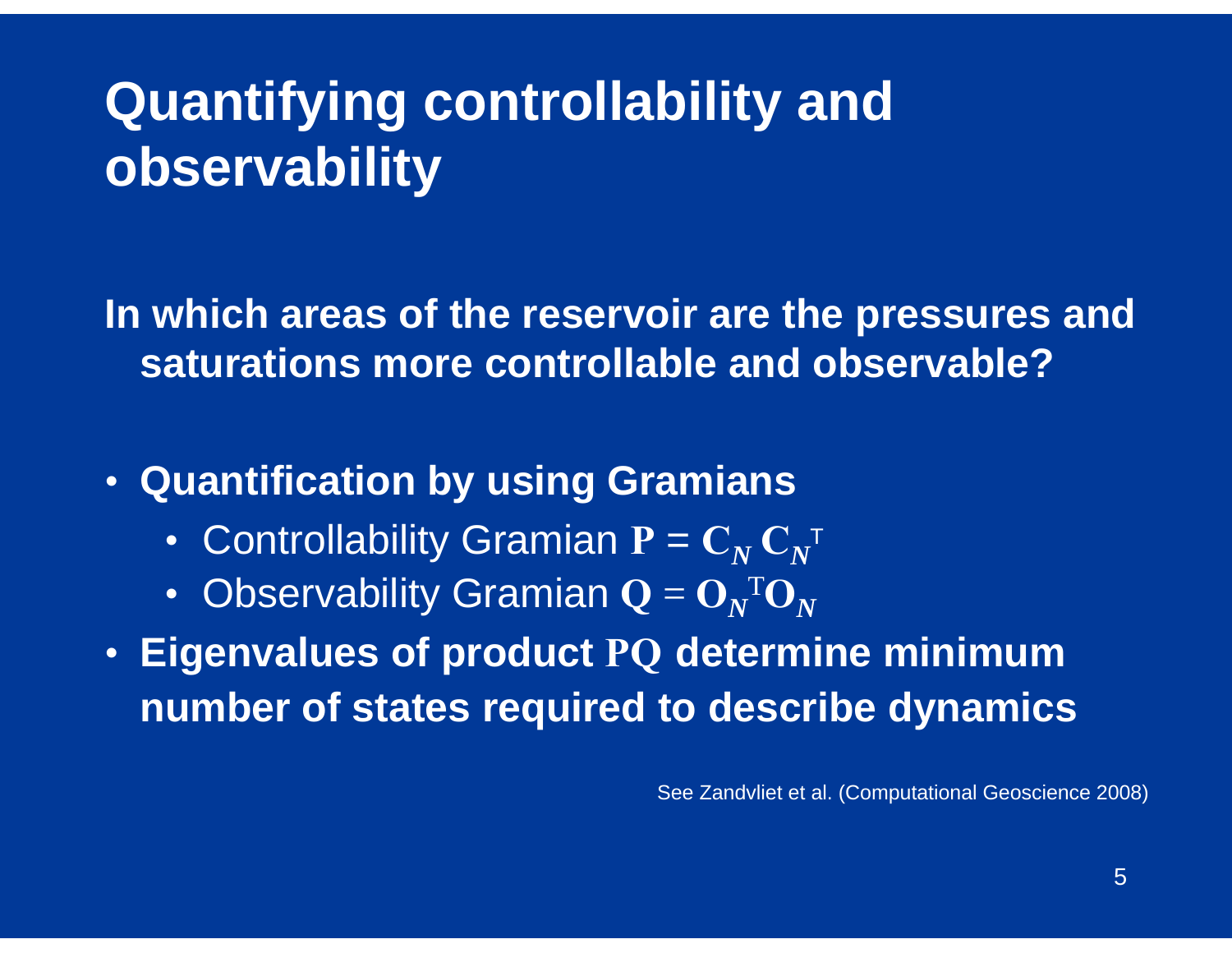# **Quantifying controllability and observability of nonlinear models**

### **Methodology:**

- 1. Linearize around vicinity of current state trajectory
- 2. Calculate LTV controllability and observability matrices
- 3. Split matrices into pressure and saturation part
- 4. Balance controllability and observability to get relevant states
- 5. Analyze matrices with SVD and visualize

### **Alternative:**

- 1. Compute empirical controllability Gramians taking snapshots of states (related to POD)
- 2. Compute empirical observability Gramians taking snapshots of adjoint or dual states
- 3. Balance controllability and observability to get relevant states
- 4. Analyze matrices with SVD and visualize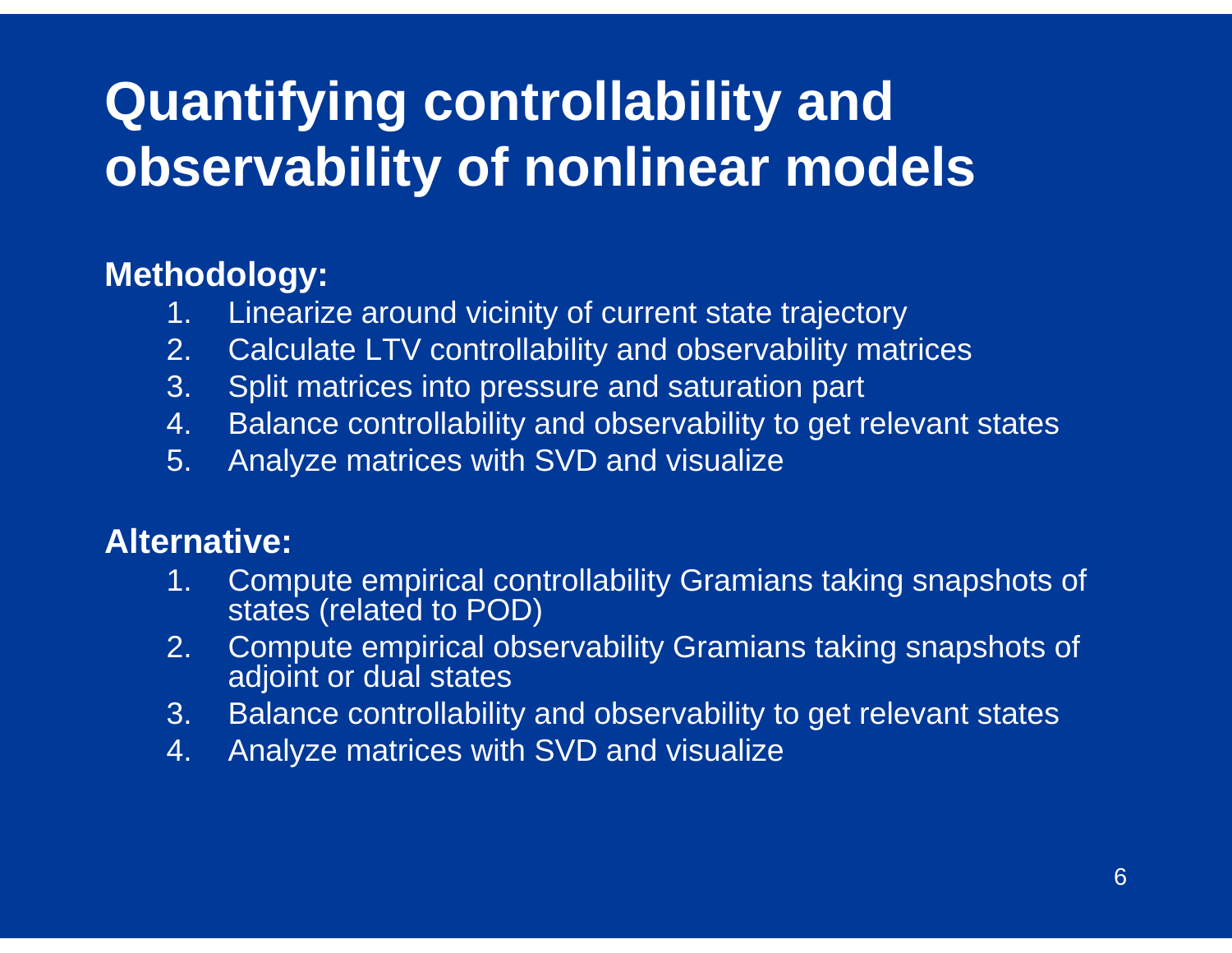### **Controllability/observability of pressures homogeneous permeability (empirical Gramians)**

**Pressure** 

Saturation

Controllable pressures

!!! Logarithmic scale

#### Observable pressures

!!! Logarithmic scale

### Relevant pressures

!!! Logarithmic scale

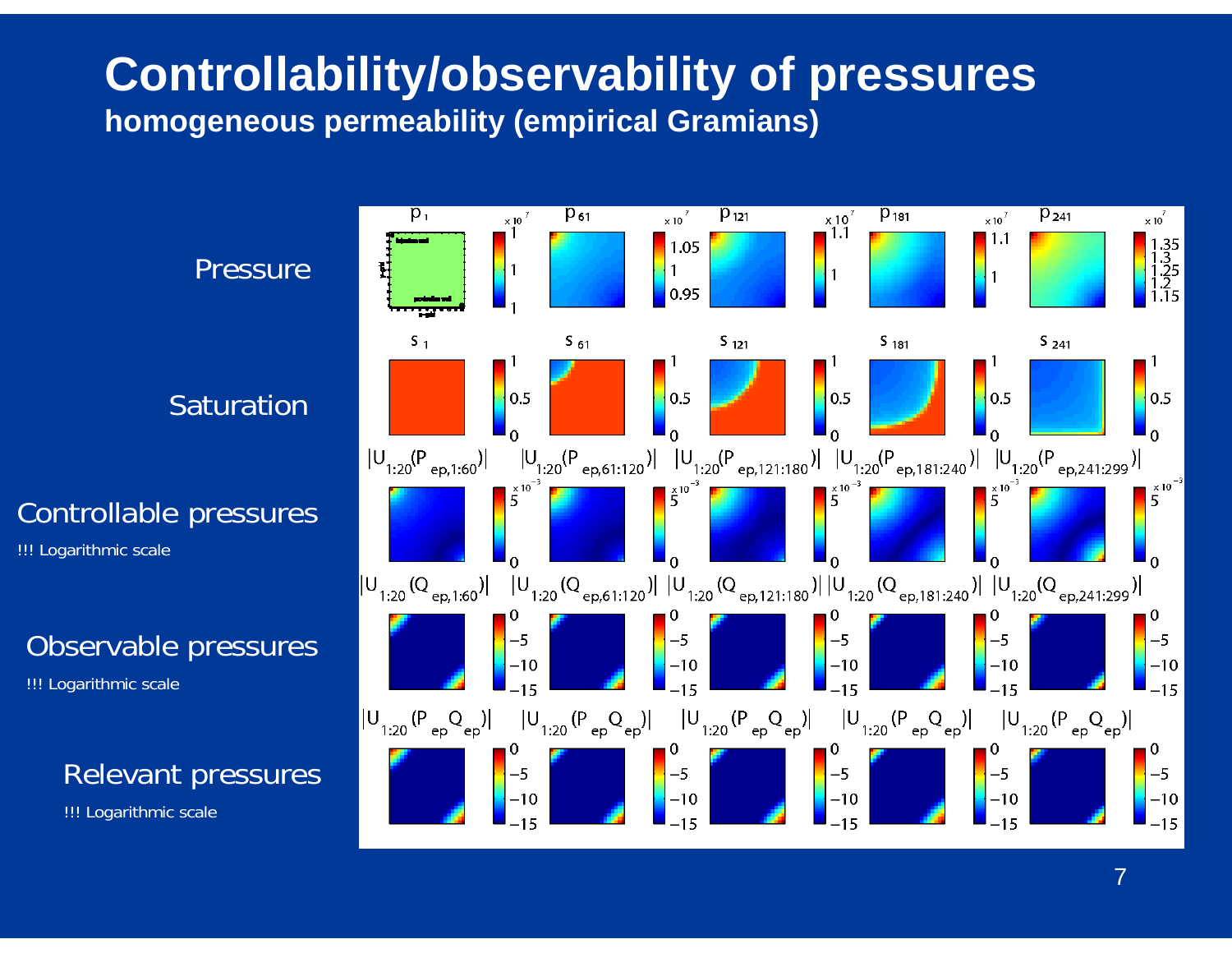### **Controllability/observability of saturations homogeneous permeability (empirical Gramians)**

**Pressure** 

Saturation

Controllable saturations

Observable saturations

!!! Logarithmic scale

#### Relevant saturations

!!! Logarithmic scale

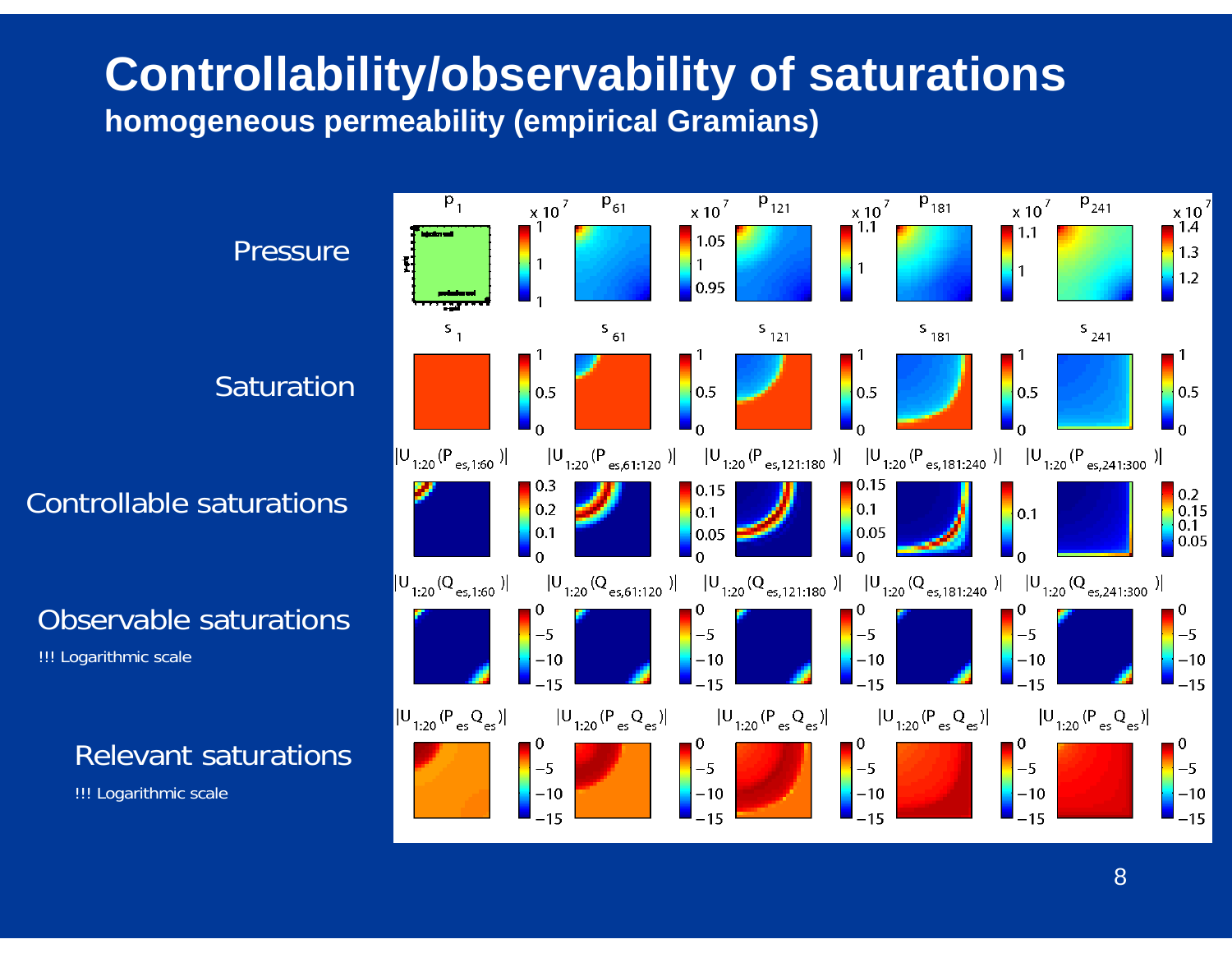### **Controllability/observability of saturations heterogeneous permeability (empirical Gramians)**

**Pressure** 

Saturation

Controllable saturations

Observable saturations

!!! Logarithmic scale

#### Relevant saturations

!!! Logarithmic scale

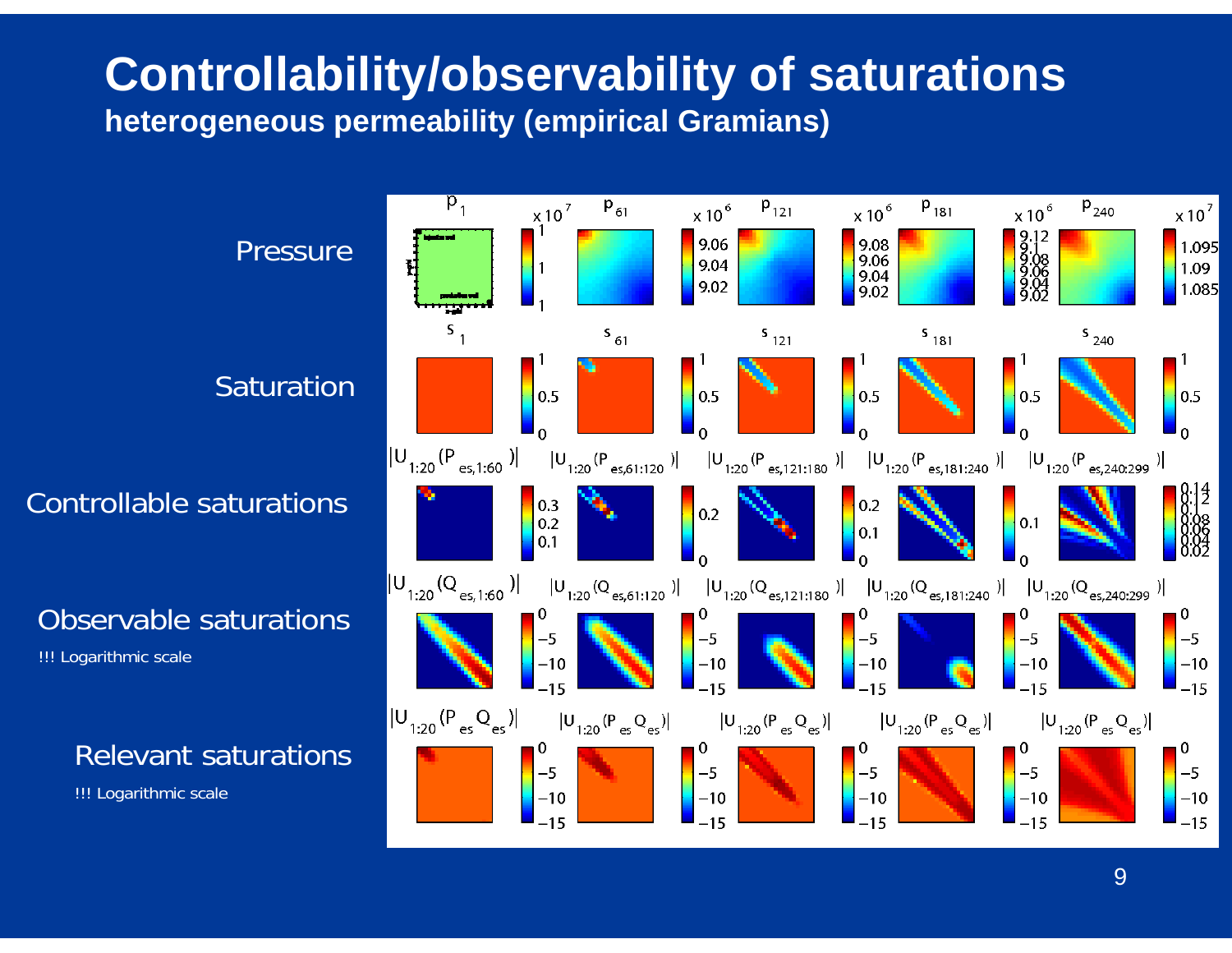### **Identifiability in reservoir engineering**

- •**Different parameters lead to same i/o behavior**
- **This means that models are not** *identifiable*
- **Problematic because different parameters lead to different predictions of the future**

### • **Solutions:**

- Apply regularization to enforce unique solution (Bayesian approach, e.g. Gavalas et al. 1976)
- Approximate model structure leading to parameterizations with less parameters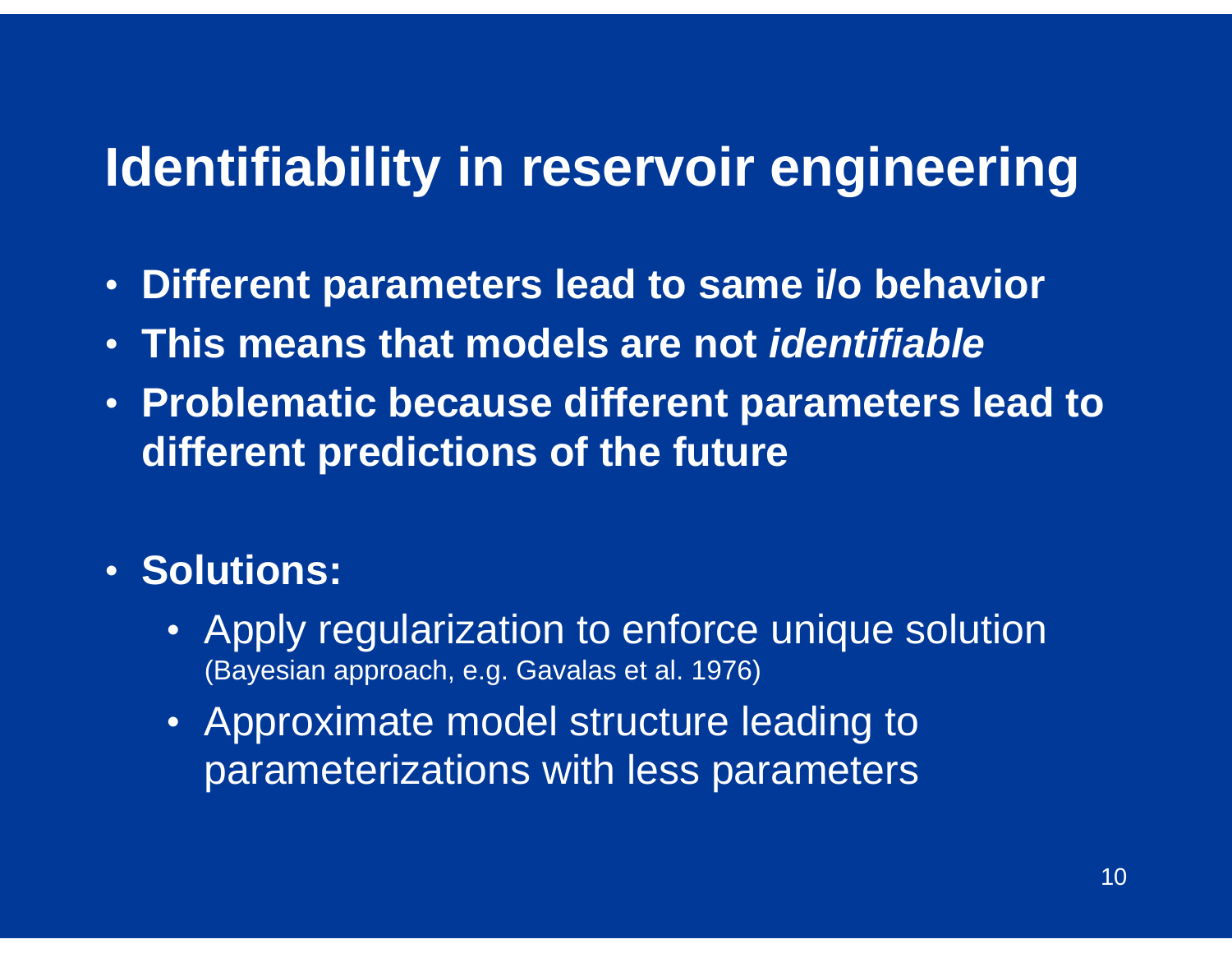# **Parameterizations in reservoir engineering**

- • **Zonation, grad zones, adaptive multiscale methods (Jacquard & Jain 1965, Jahns 1966, Bissell et al. 1994, Grimstad 2003)**
- **Subspace algorithm (Abacioglu et al., 2001)**
- •**Wavelets** (Sahni and Horne, 2005)
- •**PCA/POD of permeability field (Sarma, 2007)**
- •**Discrete cosine transform (Jafarpour and McLaughlin, 2007)**
- $\bullet$ **Gradual deformation, pilot point method (Hu, RamaRao)**
- • **Identifiable parameterization based on sensitivity matrix** 
	- **(** ∂ **y** ( **<sup>m</sup>**)/ ∂ **m) (Shah, 1978)**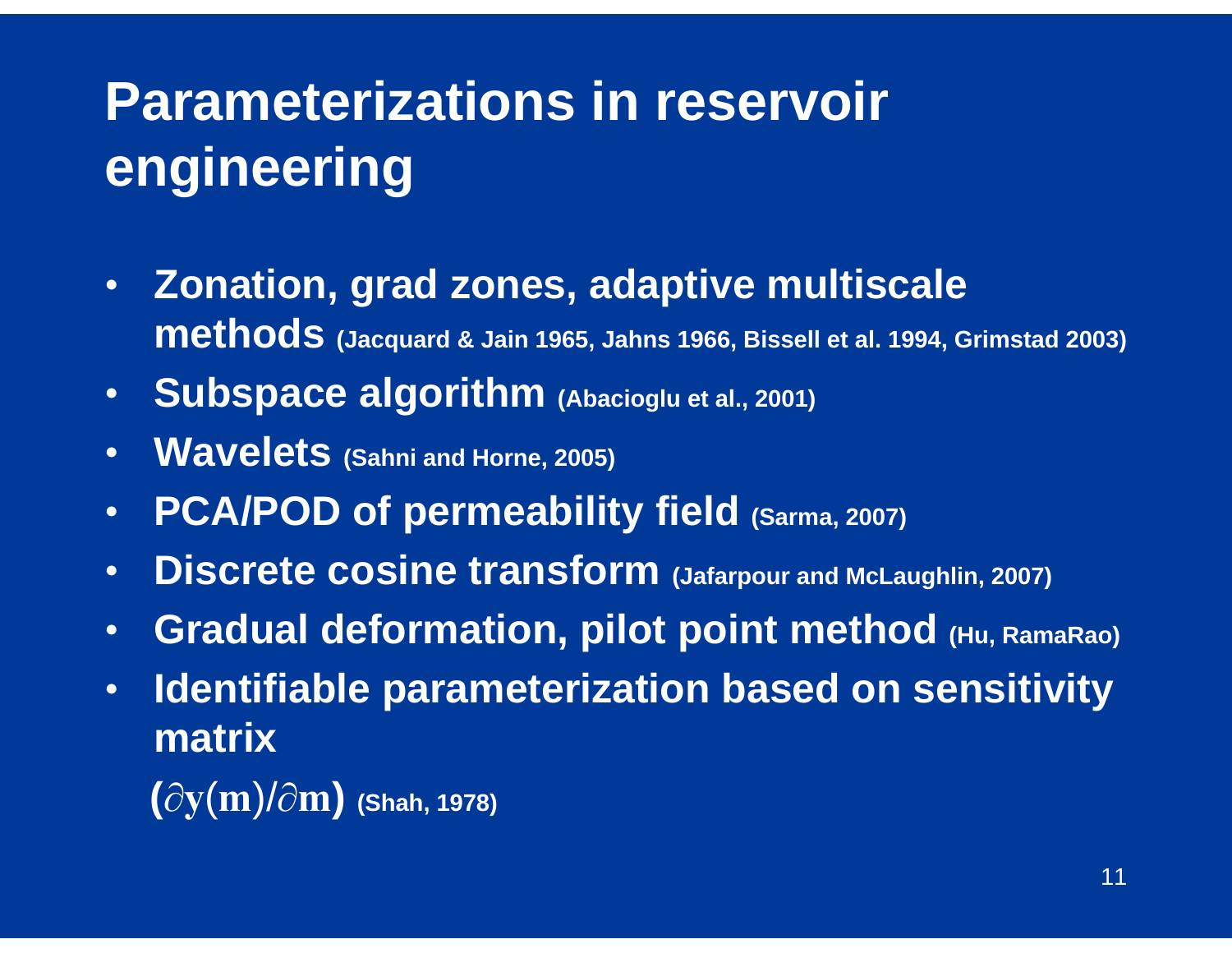## **Identifiability**

- **Identifiability implies that in the neighborhood of m**\* **there are no models with distinct parameters that have the same input-output behavior, for a given input and initial condition**
- **If this is not the case, we approximate the model structure at <sup>m</sup>**\* **and compute an identifiable parameterization. This leads to a map**

 $\rho = Tm$  with dim  $\rho \ll \dim m$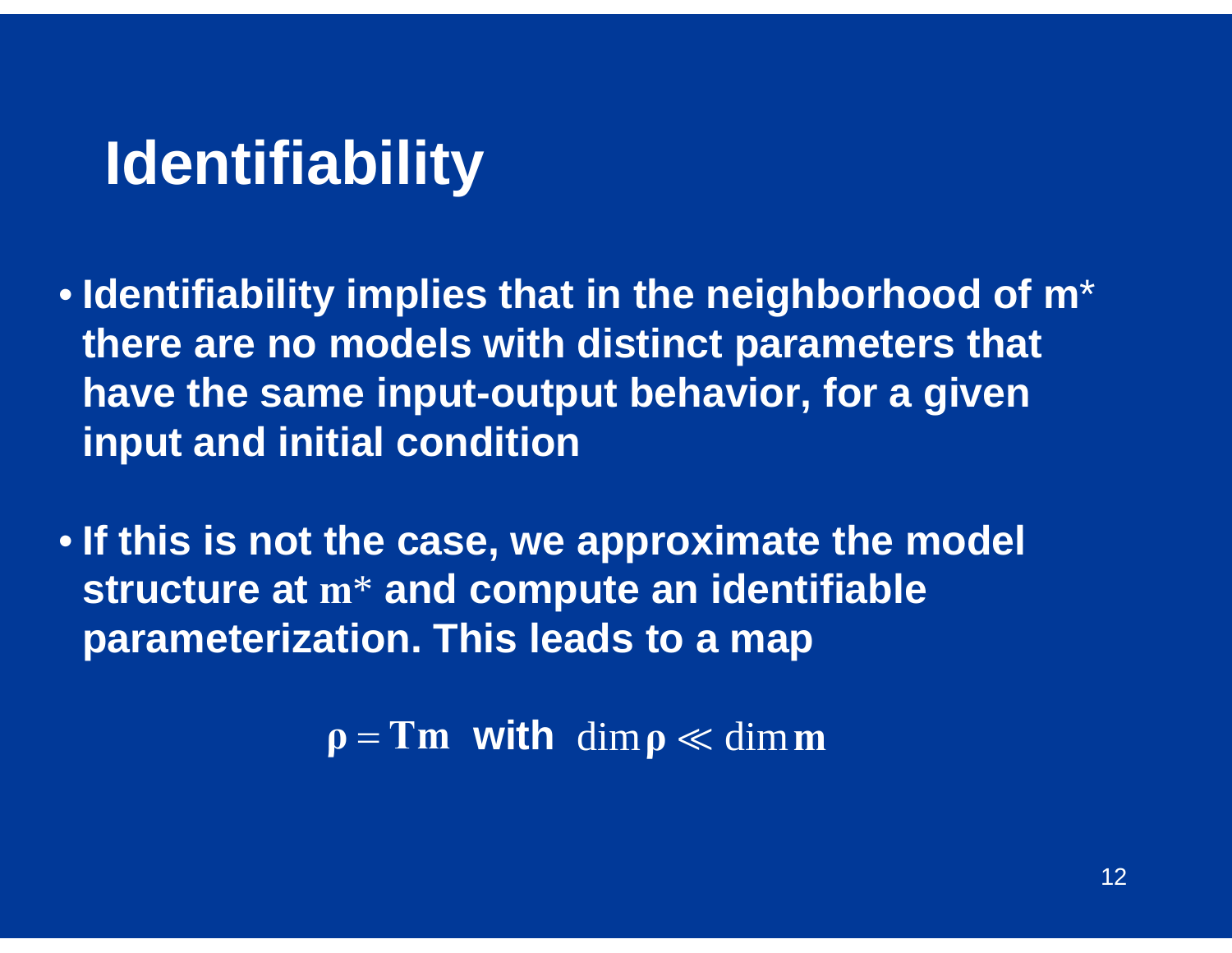## **Identifiable parameterization**

• **Cost function**

 $J(m) = (\mathbf{d} - \mathbf{y})P_d^{-1}(\mathbf{d} - \mathbf{y}) + (\hat{\mathbf{m}} - \mathbf{m})P_m^{-1}(\hat{\mathbf{m}} - \mathbf{m})$ 

- **Identifiable parameterization**
	- Non-Bayesian: **(Van Doren et al., 2009)** $\mathbf{P}_{\mathbf{m}}^{\frac{1}{2}}\frac{\partial \mathbf{y}(\mathbf{m})}{\partial \mathbf{m}}\mathbf{P}_{d}^{\frac{1}{2}}$ • Bayesian: **(Zhang et al., 2001)**

• **SVD gives patterns in parameter space that can be best identified from measurements, and not identified at all**

$$
\left[\begin{array}{c} \mathbf{U}_1 \\ \mathbf{U}_2 \end{array}\right]^T \left[\begin{array}{cc} \mathbf{\Sigma}_1 & 0 \\ 0 & 0 \end{array}\right] \left[\begin{array}{c} \mathbf{V}_1^T \\ \mathbf{V}_2^T \end{array}\right]
$$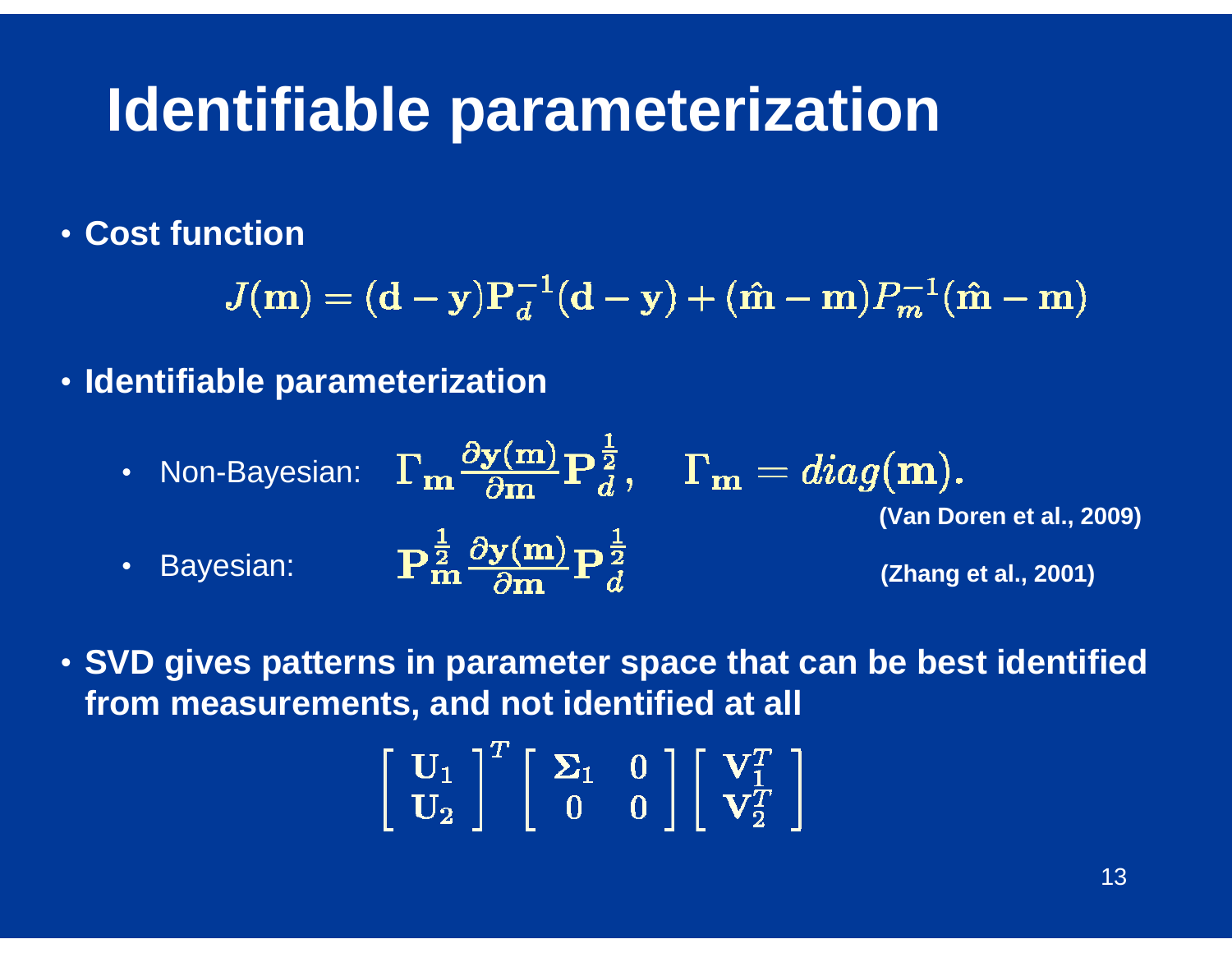### **Identifiable parameterization**

- •**Insight into information content of measurements**
- $\bullet$  **Insight into which parameters can and cannot be identified**
- **Most identifiable 'directions' can be seen as basis functions to solve estimation problem**
- **Analysis can be applied to any parameterization, also geological parameterizations**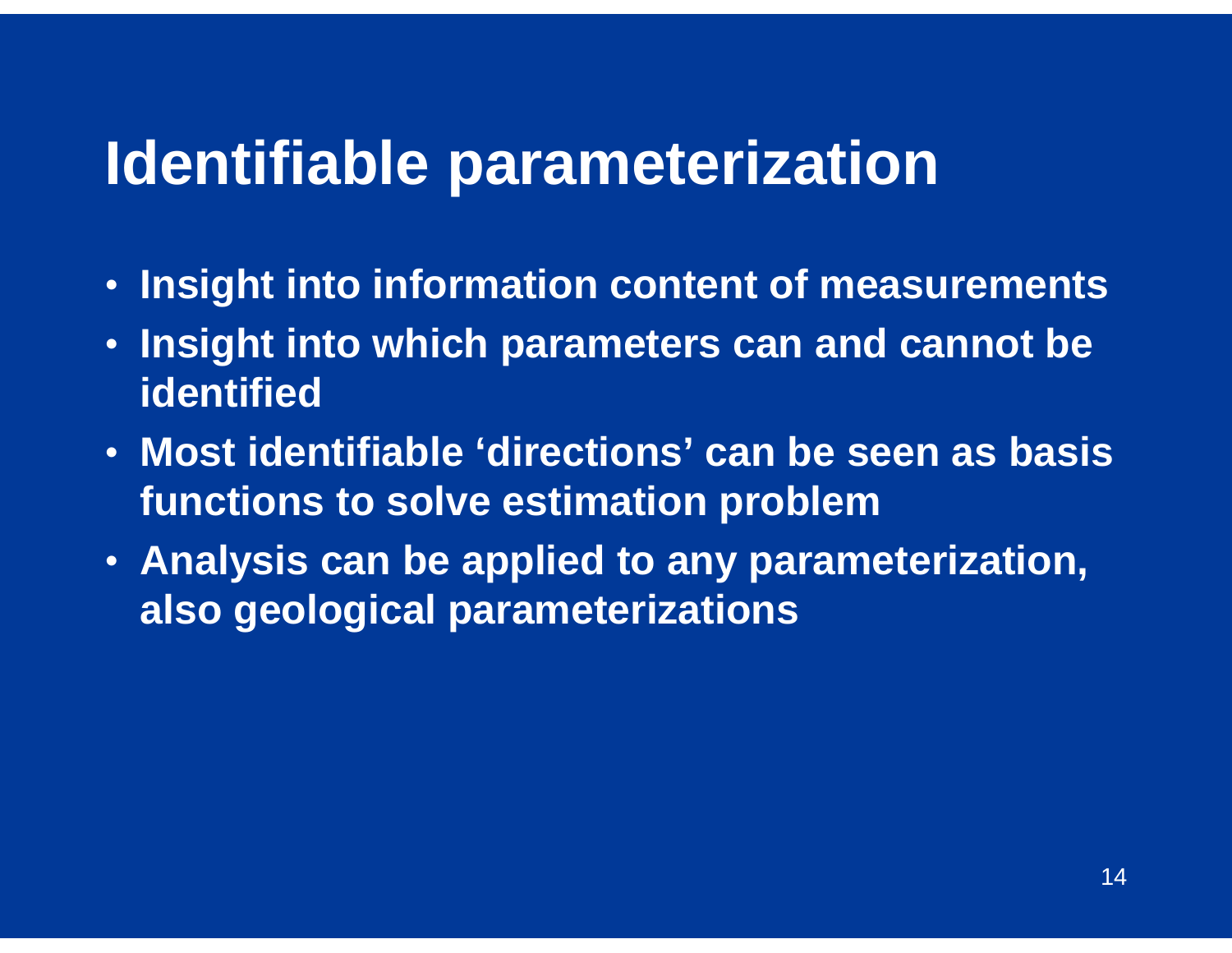## **Example permeability two-phase**

- **Two-phase reservoir model with 21**  × **21 grid blocks**
- **One injector in center with flowrate as input, BHP output**
- **Four producers in the corners with BHP as input, oil and water flow rates output**
- **Determine identifiable parameterization of permeability**
- **Analyse sensitivity matrix with SVD**



Permeability field Singular values

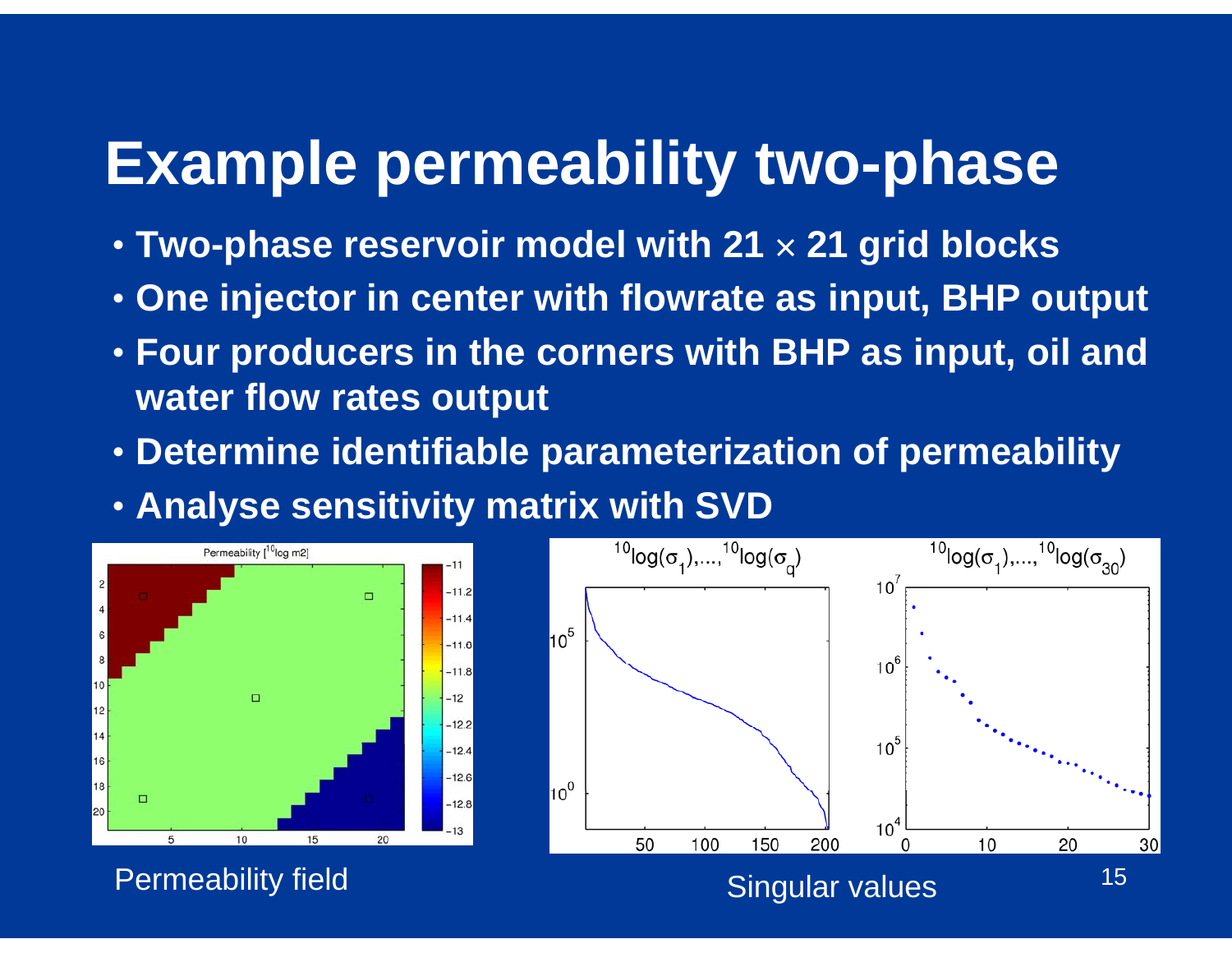

### **Identifiable parameterization U 1(two-phase)**



- First 12 singular vectors
- Note that patterns are input dependent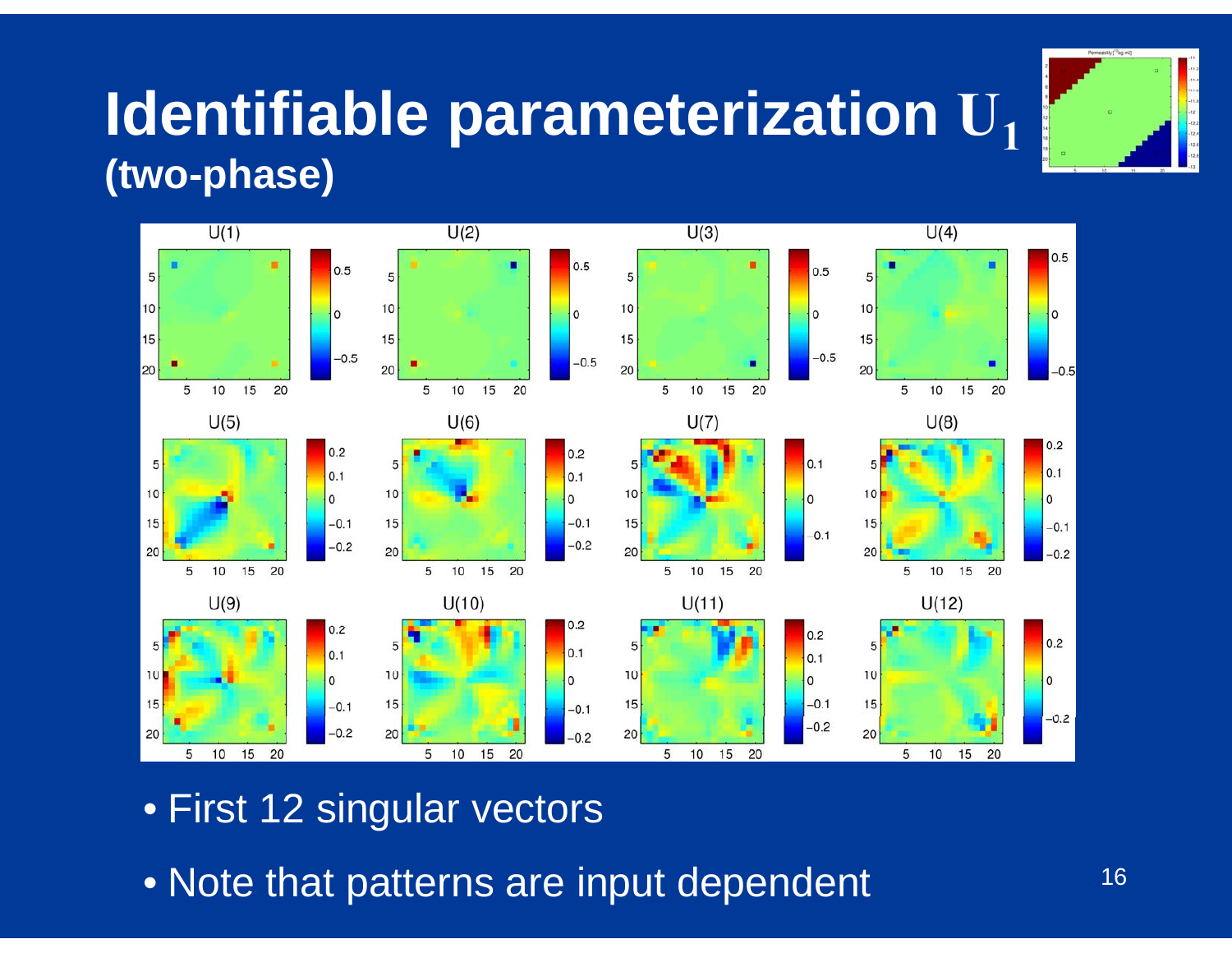### **Input signals for identifiability example**



17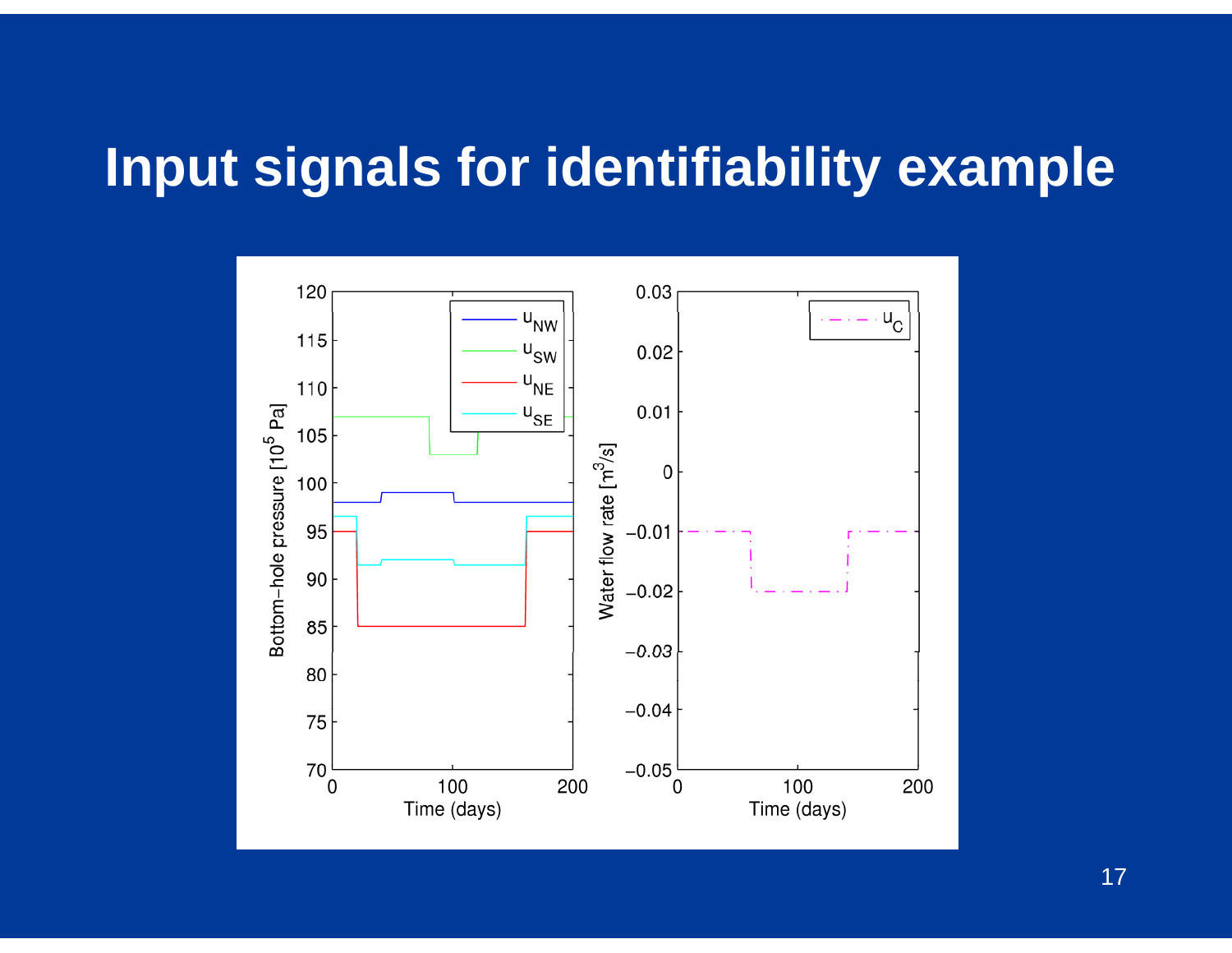## **Link between identifiability, controllability and observability**

• **Identifiability (parameters) can be expressed in terms of controllability and observability (states):**

**Identifiability = observability x sensitivity x controllability**

See Van Doren et al. (SysID 2009)

 $\bullet$  *Maximum* **number of parameters that can be identified is**

$$
n_{\boldsymbol{m}}=(n_{\boldsymbol{u}}+n_{\boldsymbol{y}})k+n_{\boldsymbol{u}}n_{\boldsymbol{y}}
$$

• **Example: 5 inputs, 5 outputs, 4th order --> 65 parameters** 

Zandvliet et al. (2008)